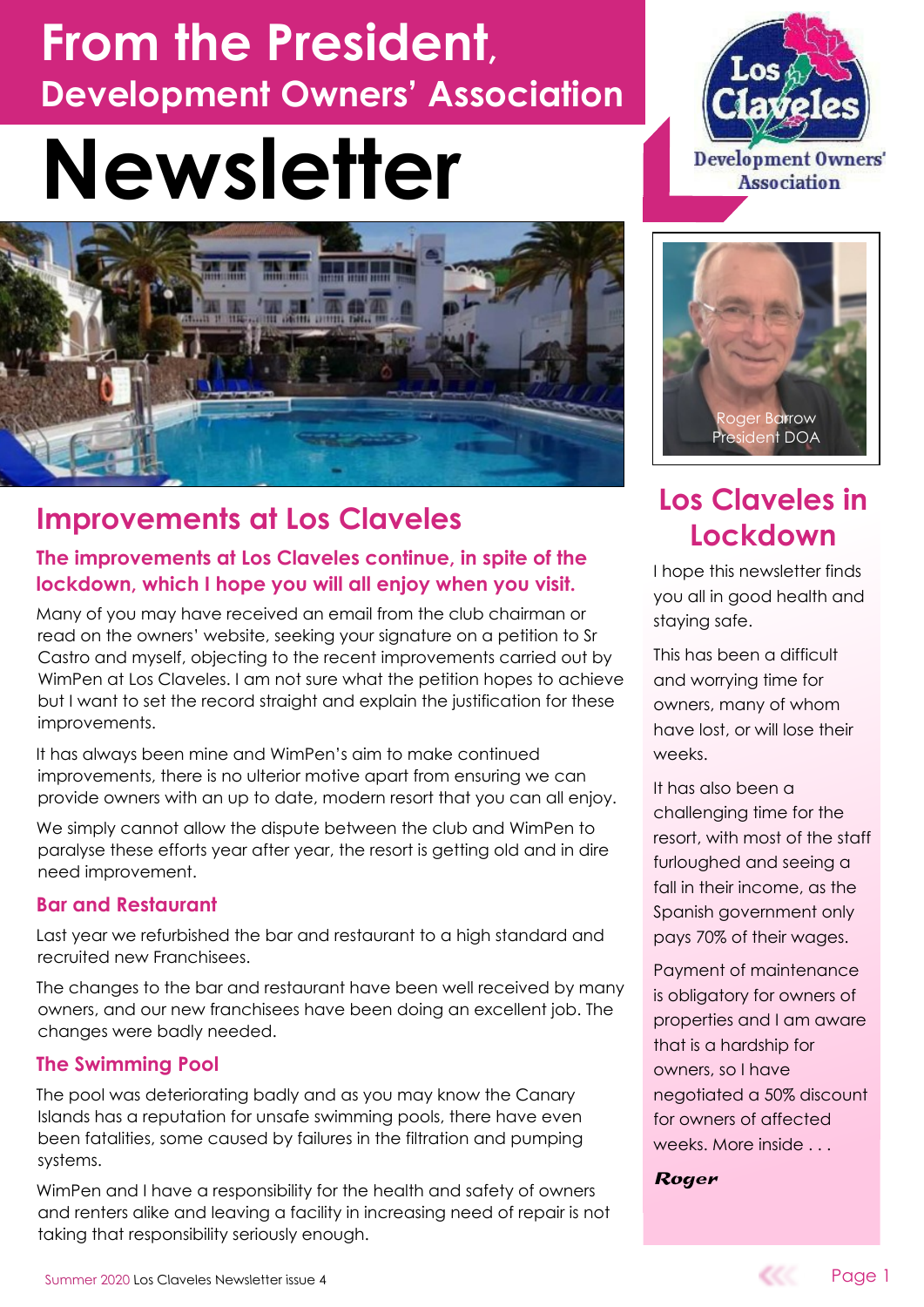#### **In the Canary Islands there is legislation that regulates swimming pools.**

A s confirmed by legal advice, under these regulations children<br>pools must be subject to the Munich filtration system. In the c<br>of Los Claveles, the children's and adults' pools were connected, s confirmed by legal advice, under these regulations children's pools must be subject to the Munich filtration system. In the case they shared the water pipes, filters, etc., which is why, when applying to carry out the works on the children's pool, to comply with legal regulations we had a legal obligation to install the Munich system in the adult pool. At the same time we are retiling and repairing entry exit steps, all of which have deteriorated over the years.

#### **Expenditure**

I know there are questions about the approval of such expenditure. For the last 25 years a budget and expenses have been determined by the committee in January, which is when the fiscal year begins and the date that the budget must be established, and that is normally brought to the AGM in May for ratification. The AGM coincides when closedown works must be completed. But we live in exceptional times,the work must be completed and with an extended closedown, this is the only time to do it. A normal 2 week close down would not be enough time to complete the works. As you know, we were unable to hold a formal DOA AGM due to the coronavirus pandemic, so budgets could not be approved in the normal way, but the work had to go ahead.

In earlier years, there was always cooperation and joint working between WimPen, the DOA and the Club for reaching these agreements, unfortunately that cooperation no longer exists.

I have received official complaints from the club chairman, which he has published on the owners' website, but rather than take an interest in resort improvements, he continues to block me from the owners' website where he regularly publishes derogatory, comments aimed at intimidating me. He shows no concern for owners' safety or conditions at the resort and club have made no contribution to the improvements or to the running of the resort from the funds they have received from some owners.

#### **Maintenance Fees**

There have been questions about a possible increase in maintenance fees. That would of course be a matter for the DOA AGM to decide, but I do not anticipate an increase

I hope we will all be able to visit Los Claveles again soon, there is hope of possible reopening in July and I am sure you will enjoy the improvements and my and WimPen's aim will always be to continue improvements to ensure Los Claveles is always the resort you love.



## **Useful Contacts**

#### **Roger Barrow.**

President, Los Claveles Development Owners' Association and Time hare Community 1 Email: rogerbarrow@losclaveles.eu

#### **Los Claveles Resort Manager.**

José Jimenez- Manager. direccionlosclaveles@wimpen. com

#### **Los Claveles Reception.**

claveles@wimpen.com 0034 922 794 864

#### **Account queries and Passwords.**

Montse Navarro mnavarro@wimpen.com.

#### **Rental Enquiries**

Sergio Perez, Reservations Manager. reservations@wimpen.com 0034 922 741 415 option 1

#### **Sales**

Nichola Daffern nichola@wimpen.com

#### **Maintenance Payments**

Maintenance fees should only be paid to the Community Account, managed on our behalf by WimPen

By Visa, Mastercard or Eurocard through the secure website http://www.wimpen.com

Or By bank transfer, the bank details for Los Claveles are as follows:

Bank: La Caixa Address: Calle Bulevard-Chajofe, Ed. Valdés Center. Los Cristianos. Arona.38650 Tenerife

Acct.Nº. 2100 9546 7322 0012 4548 Acct.Name: Comunidad Propietarios Los Claveles IBAN: ES22 2100 9546 7322 0012 4548 BIC/SWIFT: CAIXESBBXXX

#### **JOIN THE DOA FACEBOOK GROUP** and meet like-minded owners: **facebook.com/groups /LosClavelesDOA/**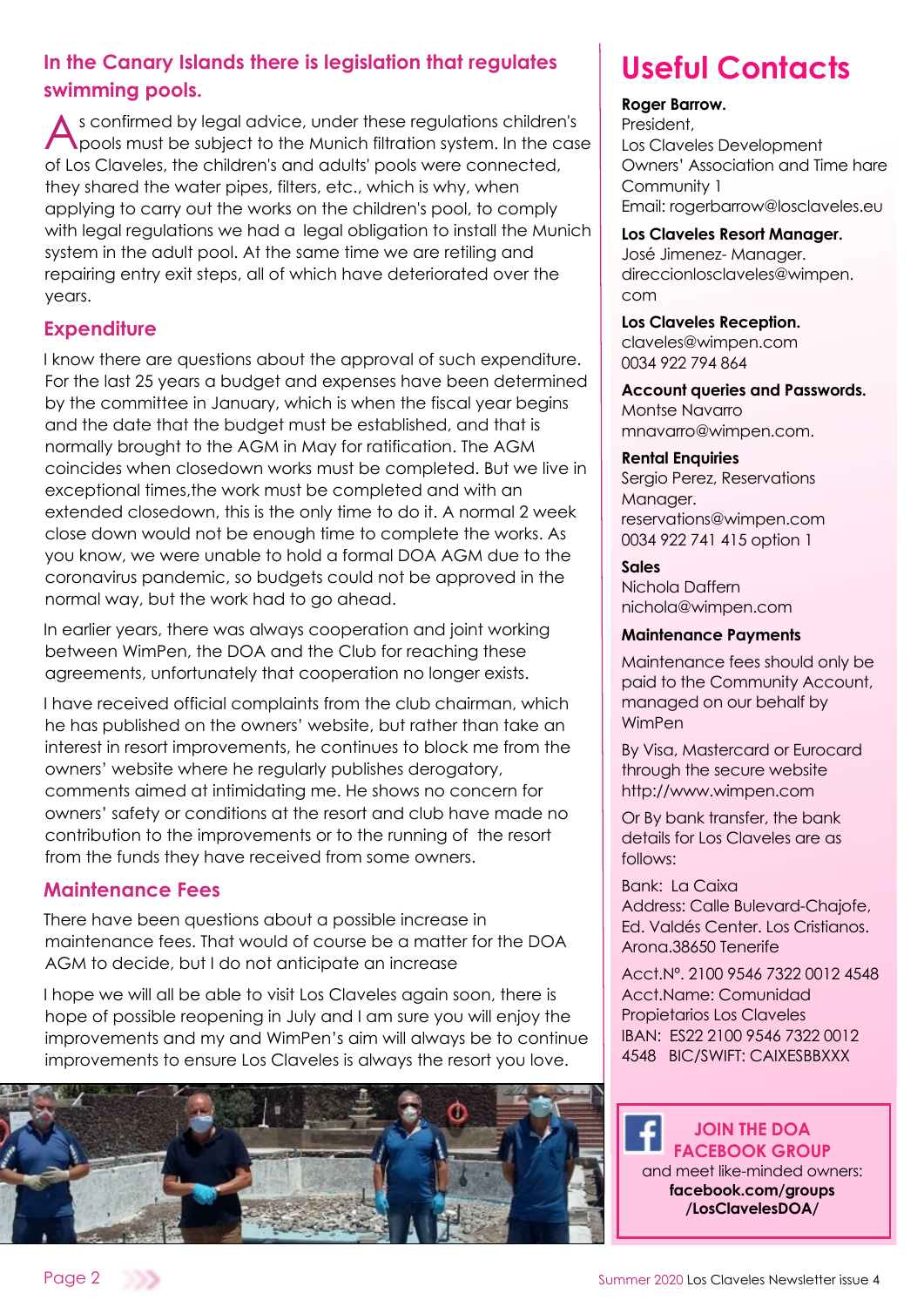You should have recently<br>received a letter from m received a letter from me which confirms that savings for the community made by WimPen have enabled me to negotiate a 50% discount for owners who have lost their weeks, which is more generous than most other resorts.

The actual savings made at Los Claveles through having staff furloughed and other savings represent approx 33.5% of maintenance fees paid and WimPen's initial offer was for a 35% discount.

However, I was concerned about the financial hardship many owners were facing and I didn't want owners to wait until next year to receive a discount. So after long discussions, I was able to agree a discount of 50%.

#### **Extra weeks not an option**

We also discussed the possibility of allowing owners to have extra weeks. I had hoped this would be possible, however it became clear this could not be an option and I know some owners will be disappointed by this. Even if the emergency ends in early July, which is what we hope, there would be over 1,100 weeks lost, and of course there will be more if the pandemic and travel restrictions go on longer.

There would simply not be enough weeks available and more importantly, there is a significant cost to this discount and we will need rental income next year from as many available weeks as possible to recover our finances.



## **Covid-19, Lock down and Maintenance**

#### **How much to pay**

It may take a while for WimPen to apply credit to owners' community accounts, but if your maintenance is due in the next few weeks, I confirm you can deduct the 50% discount when you pay. Your Community account will be credited approx 3 weeks after your normal occupation date if the resort is closed and your weeks are unavailable.

If you don't pay this year, your discount will not be backdated next year and your account will need to be up to date to use your villa in future.

Owners who have exchanged with RCI or others or paid the club will not be eligible for the discount.

Please note, it remains an obligation for owners to pay their maintenance for their ownership, even if they can't use their week.

Owners who have already paid in full but have lost their weeks will also receive a 50% discount credited to their Community account.

If all restrictions have been removed and you can use your weeks, the remaining 50% will have to be paid by transfer or at the reception upon arrival.

As you will learn from Sr Castro, plans are in hand for opening at the beginning of July subject to lifting of flight restrictions.